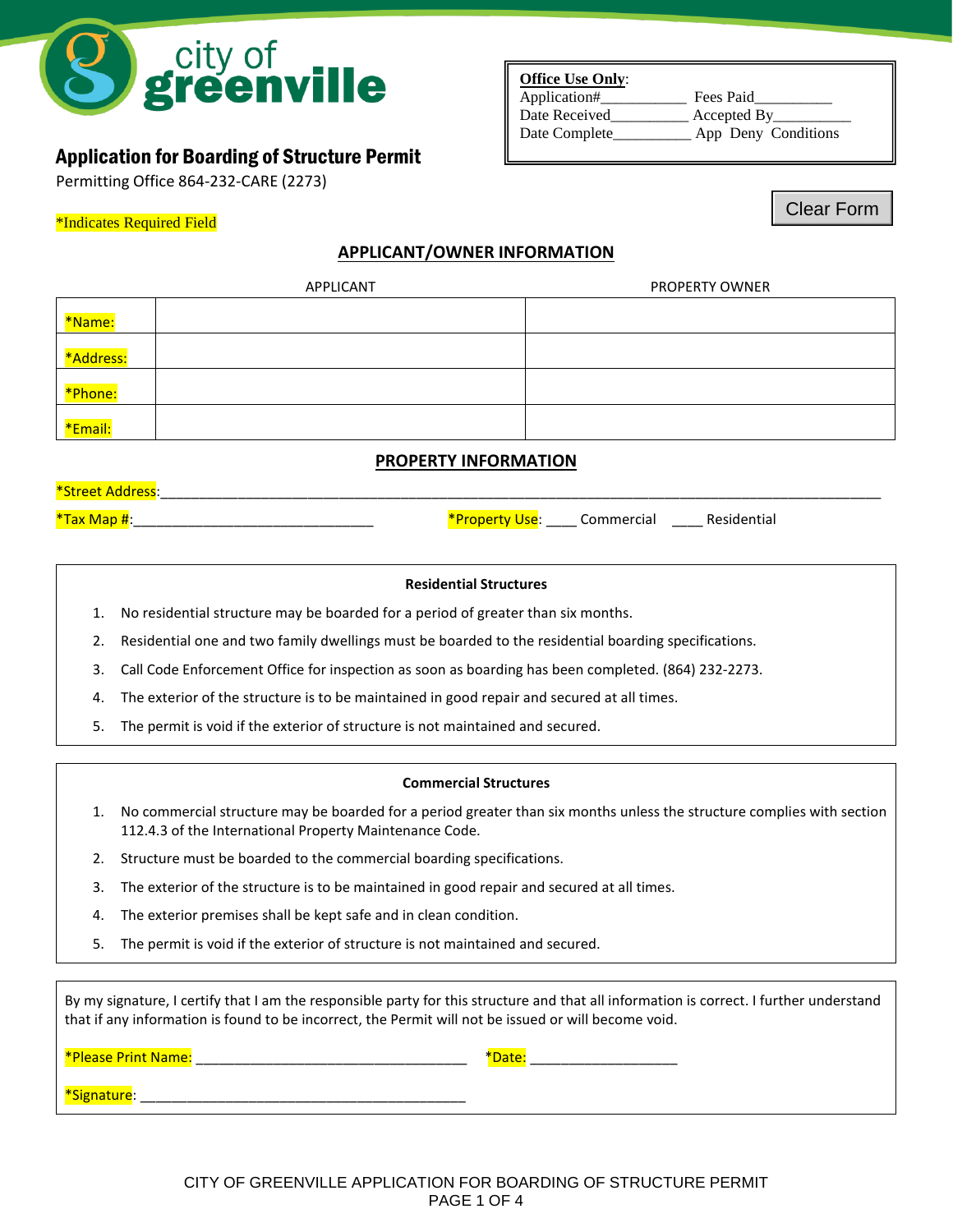

# **Subject: Boarding Procedures (Residential)**

- Owners shall have the responsibility for maintaining all vacant dwelling units, dwellings structures, principal buildings, and accessory buildings in a locked or closed condition so that they cannot be entered without an unlawful break-in.
- Property owners must obtain a boarding up permit prior to boarding of a structure. An inspection of the property must be scheduled before boarding the structure and after the boarding has been completed. Inspections will be performed by the Property Maintenance Inspectors. Call 864-467-4452 to schedule inspections.
- In conjunction with boarding the owner is required to complete the following:
	- o Disconnect all utilities (Water, Gas, and Electricity)
	- o Remove all upholstered furniture, combustible materials, flammables, and trash from the building including the basement and attic
	- o Remove trash, trash containers, and combustible materials from exterior stairwells porches accessory structures garages and yard areas
	- o Remove all weeds and overgrown shrubbery which could support a fire
- Boarding of a structure shall be required for all doors and windows. Boarding may also be required of all under floor and/or attic access points if so determined necessary by the city inspectors.
- The owner of a boarded structure shall be required upon notification to provide entry to the structure to city inspectors to assure compliance. At least one door at grade level shall be maintained with locks and hinges to permit entry for inspection purposes.
- If after a reasonable notice the owner fails to properly board the structure the city may take necessary actions to secure the structure and recover all costs associated with actions taken include placing a lien on the property.

# **Specifications**

## **Basement or first story windows with a solid frame**

1/2" plywood or OSB recessed into the jamb opening secured with 1-5/8" long tamperproof screws placed 8" to 10" on center. Paint to match trim or siding color.

## **Basement or first floor windows with a faulty frame**

1/2" plywood or OSB recessed into the jambs secured by placing two (2) 2x4's on the inside of the opening and attached to the plywood with two 1/2 diameter carriage bolts with a large diameter washer fender washer on the inside and outside with the nut on the inside. Paint to match trim or siding color.

## **Rear or side door at grade**

3/4" plywood or OSB recessed into the jambs placed from the outside attached with 2-1/2" long tamperproof screws 6" to 8" on center. Paint to match trim or siding color.

#### **Front door at grade with existing door in good condition**

Place  $1/2$ " plywood or OSB over any glass and secured with  $1-5/8$ " tamperproof screws 8" to 10" on center. The door shall then be locked by the use of standard door locks or a quality pad lock inserted through a good quality hasp or eyebolts. Screws of sufficient length to reach through the door casing into wall framing shall be used on second part of the hasp. If eyebolts are used, one eyebolt shall be through bolted into the door and the second shall be lagged into the door jamb and the framing. Paint to match trim or siding color.

#### **Front door at grade with existing door in poor condition**

See attached detail sketch. 3/4" plywood or OSB mounted on hinges. All screws and/or bolts shall be tamperproof and of sufficient length to secured to the framing. The non-hinge side shall then be locked by the use of a quality pad lock inserted through a quality hasp. Paint to match trim or siding color.

**Note:** Some properties fall within the boundaries of one of the Historic Overlay Districts and as a result must adhere to the Design and Preservation Guidelines. Owners of these specific properties must follow these specific requirements when doing any and all work within these areas.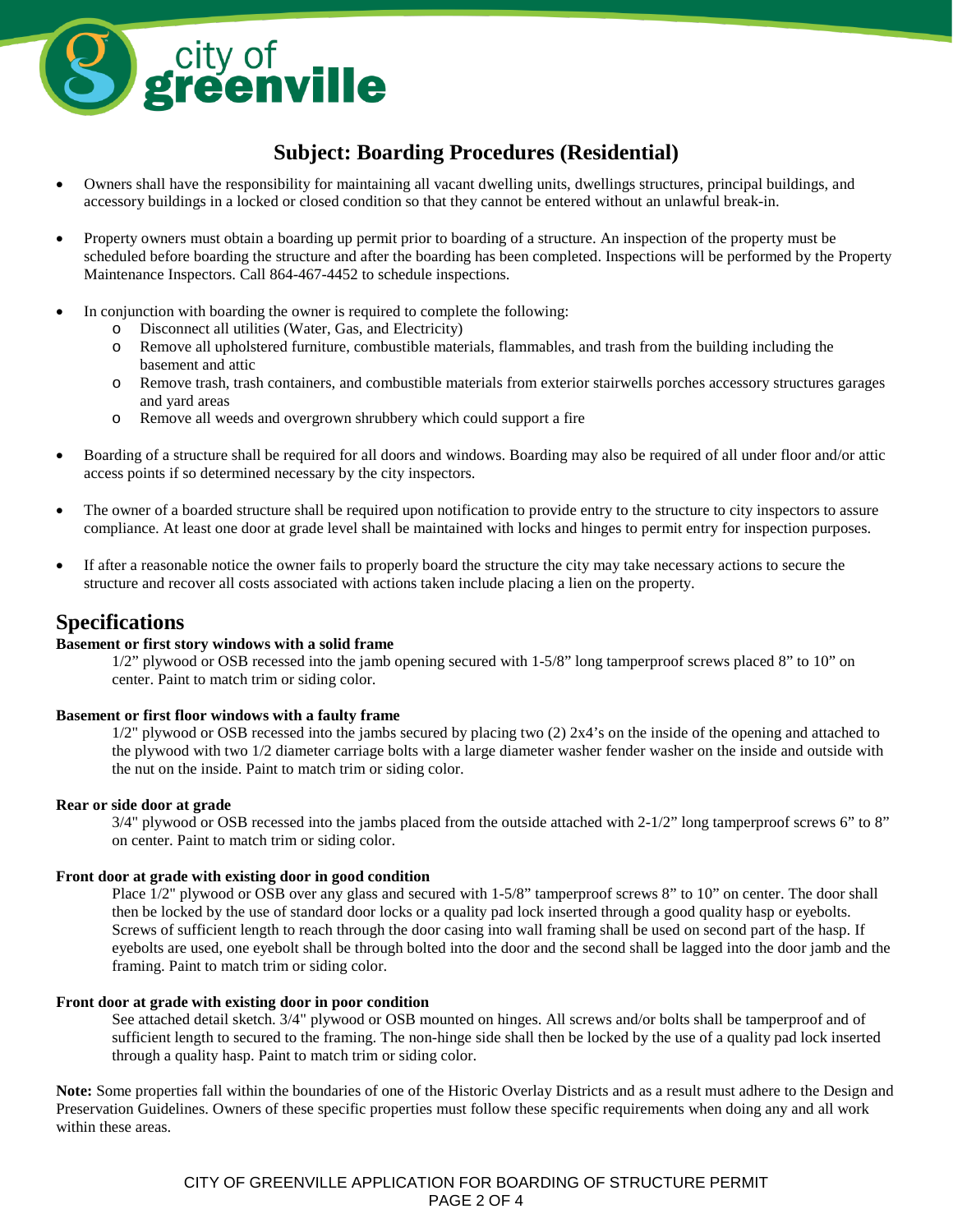

# **Subject: Boarding Procedures (Commercial)**

- Owners shall have the responsibility for maintaining all commercial buildings and accessory buildings in a locked or closed condition so that they cannot be entered without an unlawful break-in.
- Property owners must obtain a boarding up permit prior to boarding of a structure. An inspection of the property must be scheduled before boarding the structure and after the boarding has been completed. Inspections will be performed by the Property Maintenance Inspectors. Call 864-467-4452 to schedule inspections.
- In conjunction with boarding the owner is required to complete the following:
	- o Disconnect all utilities. (Water, Gas, and Electricity) Exceptions may be allowed for the continuation of security lighting or alarms
	- o Remove all upholstered furniture combustible materials flammables and trash from the building including the basement and attic
	- o Remove trash, trash containers, and combustible materials from exterior stairwells, porches, accessory structures, garages, and yard areas
	- o Remove all weeds and overgrown shrubbery which could support a fire
- Boarding of a structure shall be required for all doors and windows. Boarding may also be required of all under floor and or attic access points if so determined necessary by the city inspector
- The owner of a boarded structure shall be required upon notification to provide entry to the structure to the city inspector to assure compliance. At least one door at grade level shall be maintained with locks and hinges to permit entry for inspection purposes
- If after a reasonable notice the owner fails to properly board the structure the city may take necessary actions to secure the structure and recover all costs associated with actions taken include placing a lien on the property.

# **Specifications**

#### **Basement windows out of public view (Double Hung):**

1/2 plywood or OSB recessed into the jambs secured by placing two (2) 2x4's on the inside of the opening and attached to the plywood with two 1/2 diameter carriage bolts with a large diameter washer fender washer on the inside and outside with the nut on the inside. Paint to match trim or siding color.

#### **Basement windows out of public view (Casement, Slider or Fixed):**

3/4 plywood or OSB recessed into the jambs placed from the outside, attached with 2-1/2" long tamperproof screws 6" to 8" on center. Paint to match trim or siding color.

#### **Rear or side door out of public view:**

3/4 plywood or OSB recessed into the jambs placed from the outside attached with 2-1/2" long tamperproof screws 6"to 8"on center. Paint to match trim or siding color.

#### **Front door at grade with existing door in good condition:**

Place  $1/2$ " plywood or OSB over any glass and secured with  $1-5/8$ " tamperproof screws 8" to 10" on center. The door shall then be locked by the use of standard door locks or a quality pad lock inserted through a good quality hasp or eyebolts. Screws of sufficient length to reach through the door casing into wall framing shall be used on second part of the hasp. If eyebolts are used, one eyebolt shall be through bolted into the door and the second shall be lagged into the door jamb and the framing. Paint to match trim or siding color.

#### **Front door at grade with existing door in poor condition:**

See attached detail sketch. 3/4" plywood or OSB mounted on hinges. All screws and/or bolts shall be tamperproof and of sufficient length to secured to the framing. The non-hinge side shall then be locked by the use of a quality pad lock inserted through a quality hasp. Paint to match trim or siding color.